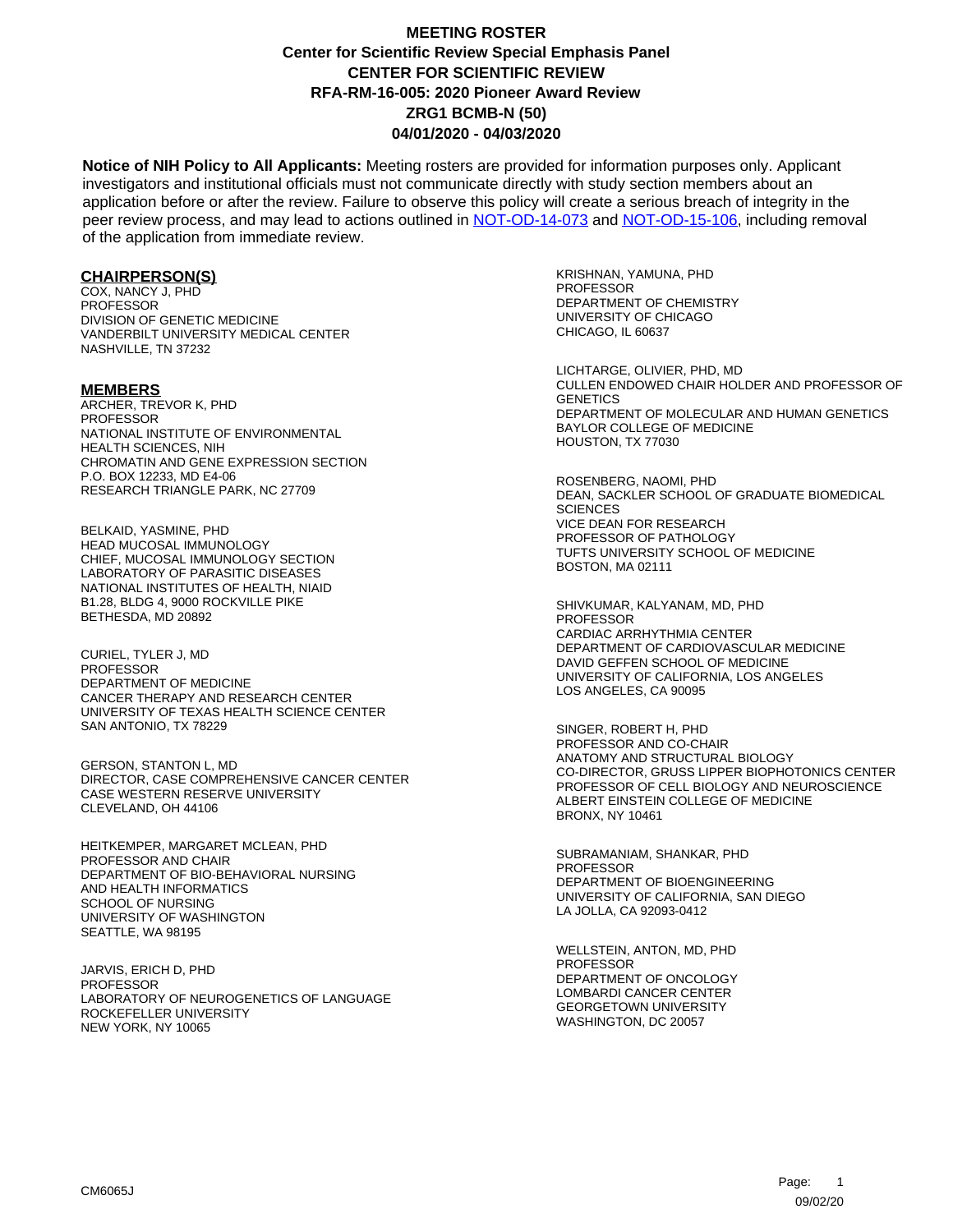**Notice of NIH Policy to All Applicants:** Meeting rosters are provided for information purposes only. Applicant investigators and institutional officials must not communicate directly with study section members about an application before or after the review. Failure to observe this policy will create a serious breach of integrity in the peer review process, and may lead to actions outlined in [NOT-OD-14-073](https://grants.nih.gov/grants/guide/notice-files/NOT-OD-14-073.html) and [NOT-OD-15-106,](https://grants.nih.gov/grants/guide/notice-files/NOT-OD-15-106.html) including removal of the application from immediate review.

#### **MAIL REVIEWER(S)**

ABBOTT, GEOFFREY W, PHD **PROFESSOR** DEPARTMENT OF PHYSIOLOGY AND BIOPHYSICS UNIVERSITY OF CALIFORNIA, IRVINE IRVINE, CA 92697

ADEY, ANDREW, PHD DEPARTMENT OF MOLECULAR AND MEDICAL GENETICS OREGON HEALTH AND SCIENCE UNIVERSITY PORTLAND, OR 97239

ANANDASABAPATHY, SHARMILA, MD ASSOCIATE PROFESSOR DEPARTMENT OF MEDICINE BAYLOR COLLEGE OF MEDICINE HOUSTON, TX 77030

ARBEITMAN, MICHELLE N, PHD ASSOCIATE PROFESSOR DEPARTMENT OF BIOMEDICAL SCIENCES & NEUROSCIENCE COLLEGE OF MEDICINE FLORIDA STATE UNIVERSITY TALLAHASSEE, FL 32304

ARORA, MANISH, PHD, DDS PROFESSOR AND VICE CHAIRMAN DEPARTMENT OF ENVIRONMENTAL MEDICINE AND PUBLIC HEALTH ICAHN SCHOOL OF MEDICINE AT MOUNT SINAI NEW YORK, NY 10538

BANASZYNSKI, LAURA, PHD ASSISTANT PROFESSOR DEPARTMENT OF OBSTETRICS AND GYNECOLOGY AND CHILDREN'S RESEARCH UNIVERSITY OF TEXAS SOUTHWESTERN MEDICAL CENTER DALLAS, TX 75390

BECK, CHRISTINE REGINA, PHD ASSISTANT PROFESSOR DEPARTMENT OF GENETICS AND GENOME SCIENCES UNIVERSITY OF CONNECTICUT HEATH AND THE JACKSONLAB FARMINGTON, CT 06032

BERGMANN, ANDREAS, PHD PROFESSOR DEPARTMENT OF MOLECULAR, CELL AND CANCER BIOLOGY (MCCB) UNIVERSITY OF MASSACHUSETTS MEDICAL SCHOOL WORCESTER, MA 01605

BERNSTEIN, SANFORD I, PHD DISTINGUISHED PROFESSOR DEPARTMENT OF BIOLOGY COLLEGE OF SCIENCES SAN DIEGO STATE UNIVERSITY SAN DIEGO, CA 92182

BOAL, AMIE K, PHD ASSISTANT PROFESSOR DEPARTMENT OF CHEMISTRY EBERLY COLLEGE OF SCIENCE PENNSYLVANIA STATE UNIVERSITY UNIVERSITY PARK, PA 16802

BOGDAN, RYAN H, PHD ASSOCIATE PROFESSOR DEPARTMENT OF PSYCHOLOGICAL AND BRAIN SCIENCES WASHINGTON UNIVERSITY ST. LOUIS, MO 63130

BRADY, DONITA C, PHD PRESIDENTIAL PROFESSOR DEPARTMENT OF CANCER BIOLOGY UNIVERSITY OF PENNSYLVANIA PHILADELPHIA, PA 19104

BRUNGER, AXEL T, PHD INVESTIGATOR, HOWARD HUGHES MEDICAL INSTITUTE PROFESSOR AND CHAIR DEPARTMENT OF MOLECULAR AND CELLULAR PHYSIOLOGY STANFORD UNIVERSITY STANFORD, CA 94305

CHANDLER, JOSEPHINE R, PHD ASSISTANT PROFESSOR DEPARTMENT OF MOLECULAR BIOSCIENCES UNIVERSITY OF KANSAS LAWRENCE, KS 66045

CHEN, NANCY, PHD ASSISTANT PROFESSOR DEPARTMENT OF BIOLOGY UNIVERSITY OF ROCHESTER ROCHESTER, NY 14627

CHEN, WEIQIANG, PHD ASSISTANT PROFESSOR DEPARTMENT OF BIOMEDICAL ENGINEEERING NEW YORK UNIVERSITY BROOKLYN, NY 11201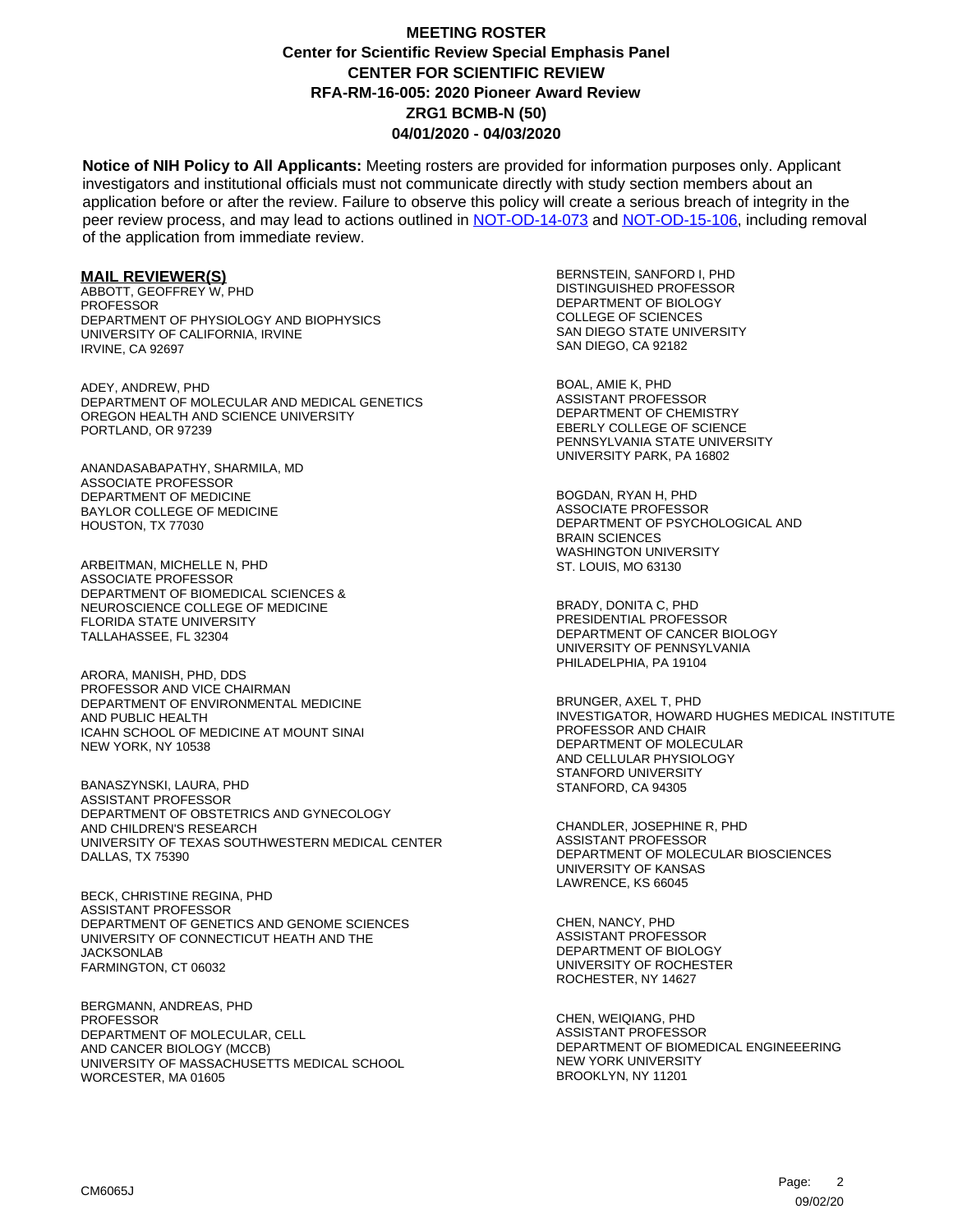**Notice of NIH Policy to All Applicants:** Meeting rosters are provided for information purposes only. Applicant investigators and institutional officials must not communicate directly with study section members about an application before or after the review. Failure to observe this policy will create a serious breach of integrity in the peer review process, and may lead to actions outlined in [NOT-OD-14-073](https://grants.nih.gov/grants/guide/notice-files/NOT-OD-14-073.html) and [NOT-OD-15-106,](https://grants.nih.gov/grants/guide/notice-files/NOT-OD-15-106.html) including removal of the application from immediate review.

CHENG, CHONGHUI, PHD, MD ASSOCIATE PROFESSOR DEPARTMENT OF MOLECULAR AND CELLULAR BIOLOGY DAN L DUNCAN COMPREHENSIVE CANCER CENTER BAYLOR COLLEGE OF MEDICINE HOUSTON, TX 77030

CLARDY, JON, PHD HSIEN WU AND DAISY YEN WU PROFESSOR DEPARTMENT OF BIOLOGICAL CHEMISTRY AND MOLECULAR PHARMACOLOGY HARVARD UNIVERSITY BOSTON, MA 02115

CONNELLY, LINDA, PHD ASSISTANT PROFESSOR DEPARTMENT OF PHARMACEUTICAL SCIENCES UNIVERSITY OF HAWAII AT HILO HILO, HI 96813

COON, JOSHUA J, PHD **PROFESSOR** DEPARTMENT OF CHEMISTRY UNIVERSITY OF WISCONSIN, MADISON MADISON, WI 53706

COREY, DAVID R, PHD RUSTY KELLEY PROFESSOR OF MEDICAL SCIENCES DEPARTMENT OF PHARMACOLOGY AND BIOCHEMISTRY UNIVERSITY OF TEXAS SOUTHWESTERN MEDICAL CENTER DALLAS, TX 75390

CUNNINGHAM, TOM, PHD DEPARTMENT OF CANCER BIOLOGY UNIVERSITY OF CINCINNATI CINCINNATI, OH 45219

CUTRONA, CAROLYN E, PHD **PROFESSOR** IOWA STATE UNIVERSITY DEPARTMENT OF PSYCHOLOGY AMES, IA 50010

DAS, RHIJU, PHD ASSOCIATE PROFESSOR DEPARTMENT OF BIOCHEMISTRY STANFORD UNIVERSITY SCHOOL OF MEDICINE STANFORD, CA 94305

DAVIDSON, VICTOR L, PHD PROFESSOR BURNETT SCHOOL OF BIOMEDICAL SCIENCES COLLEGE OF MEDICINE UNIVERSITY OF CENTRAL FLORIDA ORLANDO, FL 32827

DEBRUYNE, JASON P, PHD DEPARTMENT OF PHARMACOLOGY AND TOXI MOREHOUSE SCHOOL OF MEDICINE ATLANTA, GA 30310

DEFALCO, TONY J, PHD ASSISTANT PROFESSOR DEPARTMENT OF PEDIATRICS CINCINNATI CHILDREN'S HOSPITAL MEDICAL CENTER CINCINNATI 45229

DING, FENG, PHD ASSISTANT PROFESSOR DEPARTMENT OF PHYSICS AND ASTRONOMY CLEMSON UNIVERSITY CLEMSON, SC 29631

DIPERSIO, JOHN F, MD, PHD VIRGINIA E. AND SAMUEL J. GOLMAN PROFESSOR CHIEF, DIVISION OF ONCOLOGY DEPUTY DIRECTOR, SITEMAN CANCER CENTER WASHINGTON UNIVERSITY SCHOOL OF MEDICINE ST. LOUIS, MO 63110-1093

DODDS, ERIC D, PHD ASSOCIATE PROFESSOR DEPARTMENT OF CHEMISTRY UNIVERSITY OF NEBRASKA–LINCOLN LINCOLN, NE 68516-0304

DWEIK, RAED A, MD PROFESSOR AND CHAIR RESPIRATORY INSTITUTE PULMONARY, ALLERGY, INFECTIOUS DISEASE AND CRITICAL CARE MEDICINE CLEVELAND CLINIC CLEVELAND, OH 44195

FANG, DEYU, PHD, MD PROFESSOR DEPARTMENT OF PATHOLOGY FEINBERG SCHOOL OF MEDICINE NORTHWESTERN UNIVERSITY CHICAGO, IL 60601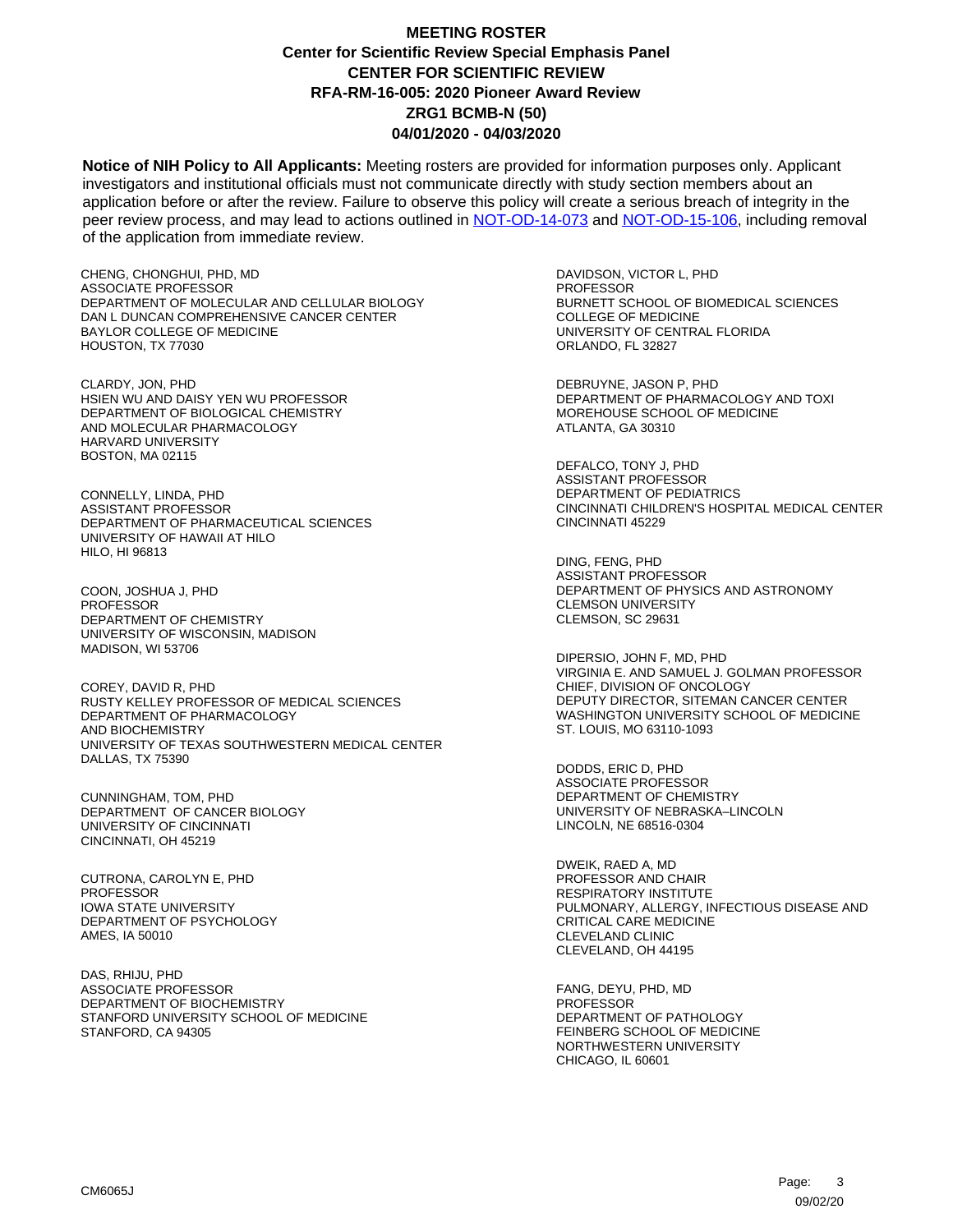**Notice of NIH Policy to All Applicants:** Meeting rosters are provided for information purposes only. Applicant investigators and institutional officials must not communicate directly with study section members about an application before or after the review. Failure to observe this policy will create a serious breach of integrity in the peer review process, and may lead to actions outlined in [NOT-OD-14-073](https://grants.nih.gov/grants/guide/notice-files/NOT-OD-14-073.html) and [NOT-OD-15-106,](https://grants.nih.gov/grants/guide/notice-files/NOT-OD-15-106.html) including removal of the application from immediate review.

FANG, SHIYUE, PHD PROFESSOR DEPARTMENT OF CHEMISTRY MICHIGAN TECHNOLOGICAL UNIVERSITY HOUGHTON, MI 499931

FISHER, ROBERT P, MD, PHD **PROFESSOR** DEPARTMENT OF ONCOLOGICAL SCIENCES ICAHN SCHOOL OF MEDICINE AT MOUNT SINAI NEW YORK, NY 10029

FUNABIKI, HIRONORI, PHD PROFESSOR LABORATORY OF CHROMOSOME AND CELL BIOLOGY ROCKEFELLER UNIVERSITY NEW YORK, NY 10065

GARRISON, JENNIFER LYNN, PHD DPEARTMENT OF AGING BUCK INSTITUTE FOR RESEARCH ON AGING NOVATO, CA 94945

GIESSEN, TOBIAS WOLFGANG, PHD DEPARTMENT OF BIOMEDICAL ENGINEERING UNIVERSITY OF MICHIGAN ANN ARBOR, MI 48109

GILLILAND, WILLIAM DEAN, PHD ASSOCIATE PROFESSOR DEPARTMENT OF BIOLOGICAL SCIENCES DEPAUL UNIVERSITY CHICAGO 60614

GINSBURG, DAVID, MD JAMES V. NEEL DISTINGUISHED PROFESSOR DEPARTMENTS OF INTERNAL MEDICINE, HUMAN GENETICS PEDIATRICS AND COMMUNICABLE DISEASES HOWARD HUGHES MEDICAL INSTITUTE UNIVERSITY OF MICHIGAN MEDICAL SCHOOL LIFE SCIENCES INSTITUTE ANN ARBOR, MI 48109-2216

GOLD, GARRY E, MD PROFESSOR DEPARTMENTS OF RADIOLOGY, BIOENGINEERING AND ORTHOPAEDIC SURGERY STANFORD UNIVERSITY SCHOOL OF MEDICINE STANFORD, CA 94305

GRAY, MICHAEL JEFFREY, PHD DEPARTMENT OF MICROBIOLOGY UNIVERSITY OF ALABAMA AT BIRMINGHAM BIRMINGHAM, AL 35294

GULANI, VIKAS, MS, MD, PHD PROFESSOR DEPARTMENT OF RADIOLOGY CASE WESTERN RESERVE UNIVERSITY CLEVELAND, OH 44106

GUO, SU, PHD PROFESSOR DEPARTMENT OF BIOENGINEERING AND THERAPEUTIC SCIENCES UNIVERSITY OF CALIFORNIA, SAN FRANCISCO SAN FRANCISCO, CA 94143

HALVORSEN, KEN, PHD DEPARTMENT OF BIOMEDICAL ENGINEERING UNIVERSITY AT ALBANY, SATE UNIVERSITY OF NEW YORK ALBANY, NY 12222

HEALD, REBECCA W, PHD PROFESSOR DEPARTMENT OF MOLECULAR AND CELLULAR BIOLOGY UNIVERSITY OF CALIFORNIA, BERKELEY BERKELEY, CA 94720

HIMMELFARB, JONATHAN, MD PROFESSOR & DIRECTOR DIVISION OF NEPHROLOGY DEPARTMENT OF MEDICINE UNIVERSITY OF WASHINGTON SEATTLE, WA 98104

HOLZ, MARINA K, PHD PROFESSOR DEPARTMENT OF CELL BIOLOGY AND ANATOMY DEAN OF THE GRADUATE SCHOOL OF BASIC MEDICAL SCIENCES NEW YORK MEDICAL COLLEGE VALHALLA, NY 10595

HONIGBERG, SAUL M, BS, PHD ASSOCIATE PROFESSER DIVISION CELL BIOLOGY AND BIOPHYSICS SCHOOL OF BIOLOGICAL SCIENCES UNIVERSITY OF MISSOURI KANSAS CITY KANSAS CITY, MO 64110

HOWARD, MARTHE J, PHD PROFESSOR DEPARTMENT OF NEUROSCIENCES UNIVERSITY OF TOLEDO HEALTH SCIENCE CAMPUS TOLEDO, OH 43614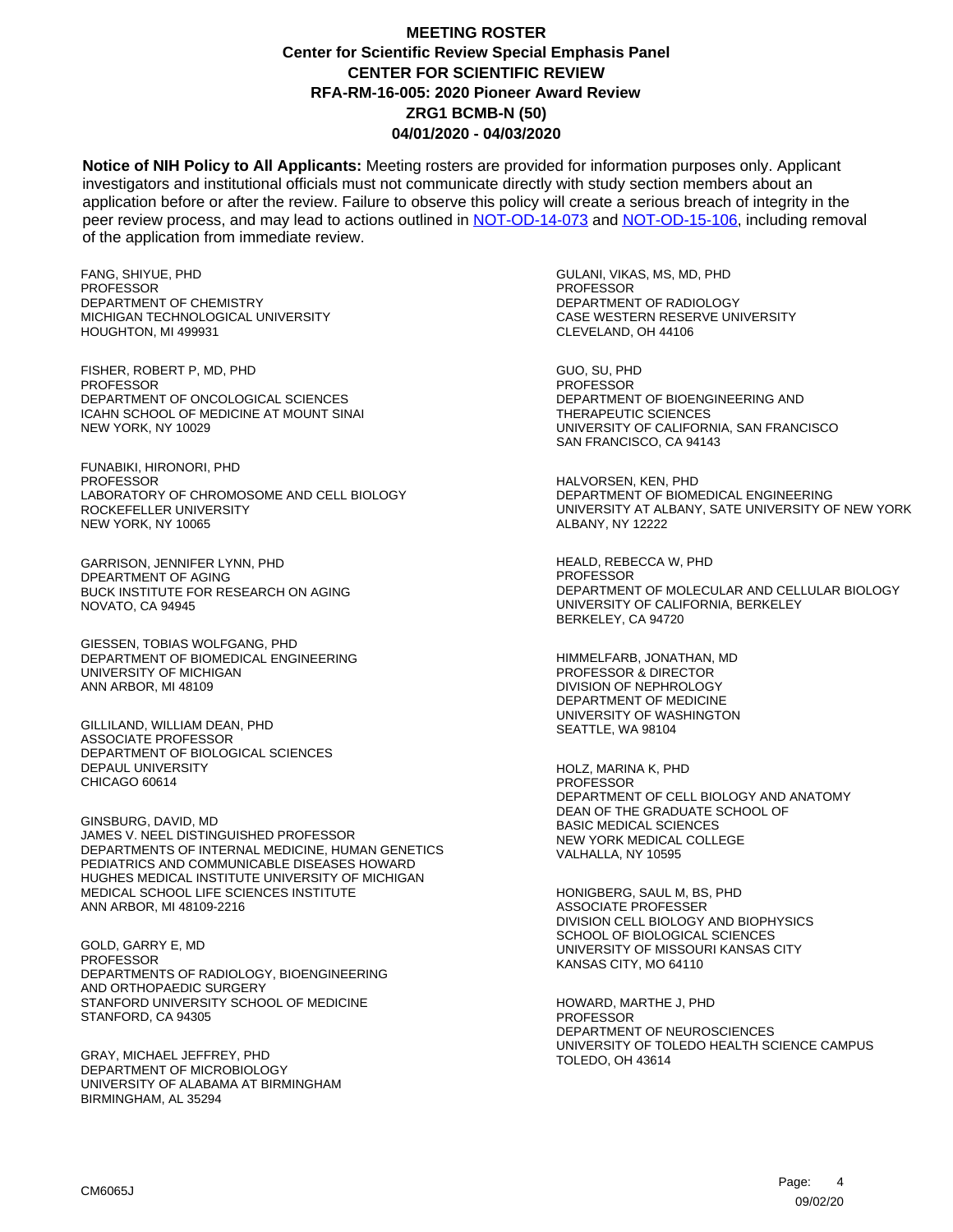**Notice of NIH Policy to All Applicants:** Meeting rosters are provided for information purposes only. Applicant investigators and institutional officials must not communicate directly with study section members about an application before or after the review. Failure to observe this policy will create a serious breach of integrity in the peer review process, and may lead to actions outlined in [NOT-OD-14-073](https://grants.nih.gov/grants/guide/notice-files/NOT-OD-14-073.html) and [NOT-OD-15-106,](https://grants.nih.gov/grants/guide/notice-files/NOT-OD-15-106.html) including removal of the application from immediate review.

HSUE, PRISCILLA Y, MD PROFESSOR DIVISION OF CARDIOLOGY DEPARTMENT OF MEDICINE UNIVERSITY OF CALIFORNIA, SAN FRANCISCO SAN FRANCISCO, CA 94110

HURLEY, JENNIFER, PHD DEPARTMENT OF BIOLOGICAL SCIENCES RENSSELAER POLYTECHNIC INSTITUTE TROY, NY 12180

JAFFREY, SAMIE R, MD, PHD PROFESSOR DEPARTMENT OF PHARMACOLOGY WEILL CORNELL MEDICAL COLLEGE NEW YORK, NY 10065

JIA, JIANHANG, PHD ASSOCIATE PROFESSOR DEPARTMENT OF MOLECULAR AND CELLULAR BIOCHEMISTRY UNIVERSITY OF KENTUCKY LEXINGTON, KY 40506

JIA, SHU, PHD ASSISTANT PROFESSOR DEPARTMENT OF BIOMEDICAL ENGINEERING GEORGIA INSTITUTE OF TECHNOLOGY ATLANTA, GA 30332

JOHNSON, ARLEN W, PHD **PROFESSOR** DEPARTMENT OF MOLECULAR **BIOSCIENCES** UNIVERSITY OF TEXAS AT AUSTIN AUSTIN, TX 78712

KABBAJ, MOHAMED, PHD **PROFESSOR** DEPARTMENT OF BIOMEDICAL SCIENCES FLORIDA STATE UNIVERSITY TALLAHASSEE, FL 32306

KERNIE, STEVEN GERARD, MD, AB ASSOCIATE PROFESSOR DEPARTMENT OF PATHOLOGY AND CELL BIOLOGY COLLEGE OF PHYSICIANS AND SURGEONS COLUMBIA UNIVERSITY NEW YORK, NY 10032

LEE, ROBIN E. C, PHD DEPARTMENT OF COMPUTATIONAL AND SYSTEMS BIOLOGY UNIVERSITY OF PITTSBURGH PITTSBURG, PA 15260

LINDNER, JONATHAN R, MD M. LOWELL EDWARDS PROFESSOR DIVISION OF CARDIOVASCULAR MEDICINE OREGON HEALTH AND SCIENCE UNIVERSITY PORTLAND, OR 97239

LIU, GANG, MD, PHD ASSOCIATE PROFESSOR DIVISION OF PULMONARY, ALLERGY, AND CRITICAL CARE MEDICINE UNIVERSITY OF ALABAMA AT BIRMINGHAM BIRMINGHAM, AL 35294

LIU, ZIJUAN, BS, MS, PHD ASSOCIATE PROFESSER DEPARTMENT OF BIOLOGICAL SCIENCES OKLAND UNIVERSITY ROCHESTER, MI 48309

MALIK, ASRAR B, PHD DISTINGUISHED PROFESSOR AND HEAD DEPARTMENT OF PHARMACOLOGY COLLEGE OF MEDICINE UNIVERSITY OF ILLINOIS CHICAGO, IL 60612

MCGEE, RICHARD JR, PHD ASSOCIATE DEAN FOR PROFESSIONAL DEVELOPMENT FEINBERG SCHOOL OF MEDICINE NORTHWESTERN UNIVERSITY CHICAGO, IL 60611

MILLER, BENJAMIN L, PHD PROFESSOR DEPARTMENT OF DERMATOLOGY UNIVERSITY OF ROCHESTER MEDICAL CENTER ROCHESTER, NY 14642

MUELLER, DAVID MICHAEL, PHD PROFESSOR DEPARTMENT OF BIOCHEMISTRY AND MOLECULAR BIOLOGY ROSALIND FRANKLIN UNIVERSITY SCHOOL OF MEDICINE AND SCIENCE NORTH CHICAGO, IL 60064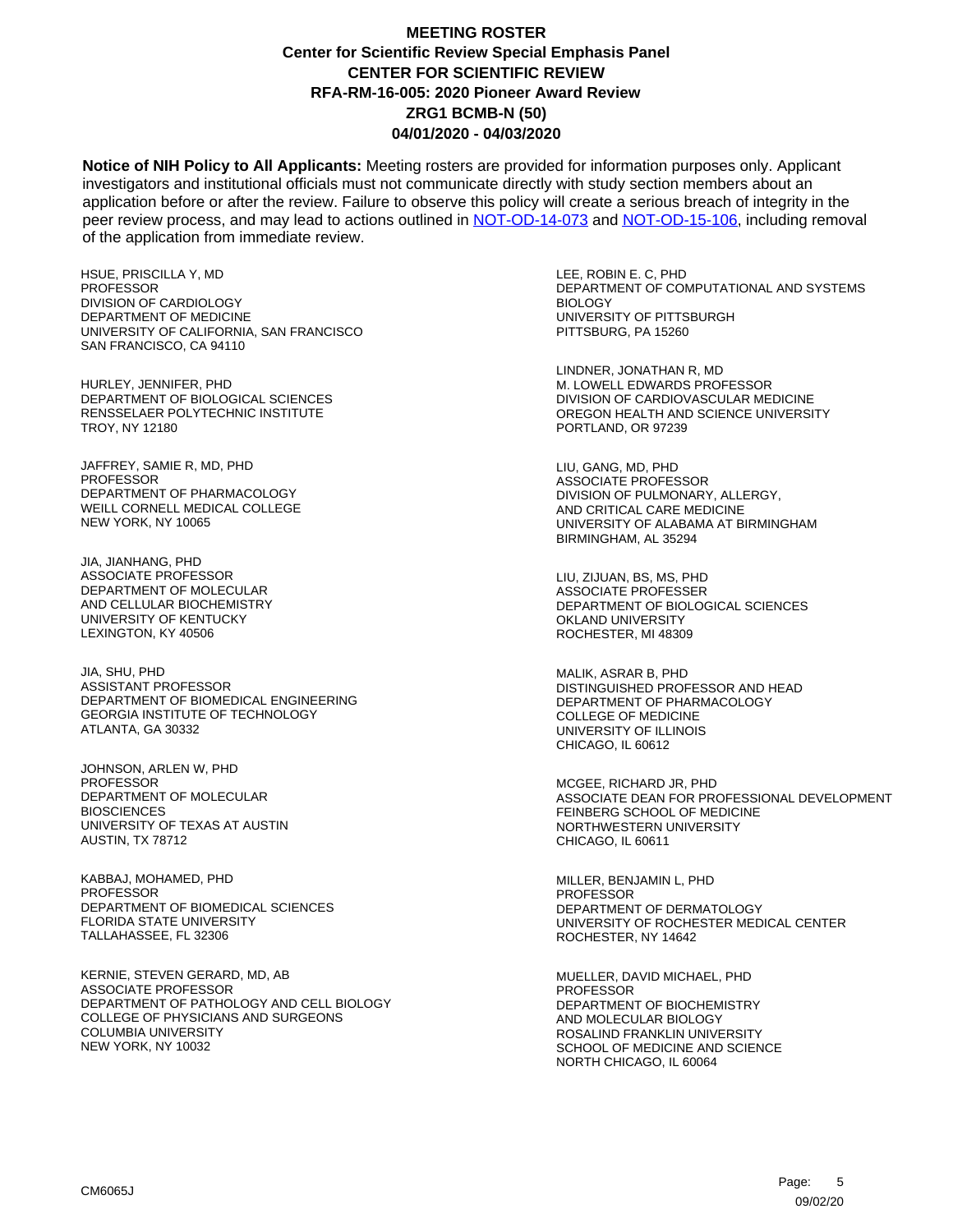**Notice of NIH Policy to All Applicants:** Meeting rosters are provided for information purposes only. Applicant investigators and institutional officials must not communicate directly with study section members about an application before or after the review. Failure to observe this policy will create a serious breach of integrity in the peer review process, and may lead to actions outlined in [NOT-OD-14-073](https://grants.nih.gov/grants/guide/notice-files/NOT-OD-14-073.html) and [NOT-OD-15-106,](https://grants.nih.gov/grants/guide/notice-files/NOT-OD-15-106.html) including removal of the application from immediate review.

NEUMAIER, JOHN F, MD, PHD PROFESSOR DEPARTMENTS OF PSYCHIATRY AND BEHAVIORAL **SCIENCES** AND PHARMACOLOGY UNIVERSITY OF WASHINGTON SEATTLE, WA 98104

NISSEN, ROBERT M, PHD **PROFESSOR** COLLEGE OF NATURAL & SOCIAL SCIENCES DEPARTMENT OF BIOLOGICAL SCIENCES CALIFORNIA STATE UNIVERSITY, LOS ANGELES LOS ANGELES, CA 90032

NOTTERPEK, LUCIA, PHD PROFESSOR AND CHAIR DEPARTMENT OF NEUROSCIENCE COLLEGE OF MEDICINE UNIVERSITY OF FLORIDA GAINESVILLE, FL 32610

OUELLETTE, SCOT P, PHD ASSOCIATE PROFESSOR DEPARTMENT OF PATHOLOGY AND MICROBIOLOGY UNIVERSITY OF NEBRASKA MEDICAL CENTER OMAHA, NE 68198

PELLIZZONI, LIVIO, PHD ASSISTANT PROFESSOR DEPARTMENT OF PATHOLOGY AND CELL BIOLOGY COLLEGE OF PHYSICIANS AND SURGEONS COLUMBIA UNIVERSITY NEW YORK, NY 10032

PETERS, REUBEN JOHN, PHD ROY J. CARVER PROFESSOR DEPARTMENT OF BIOCHEMISTRY, BIOPHYSICS, AND MOLECULAR BIOLOGY IOWA STATE UNIVERSITY AMES, IA 50011

PORTMAN, DOUGLAS S, PHD ASSOCIATE PROFESSOR DEPARTMENT OF BIOMEDICAL GENETICS CENTER FOR NEURAL DEVELOPMENT AND DISEASE UNIVERSITY OF ROCHESTER ROCHESTER, NY 14642

PORTMAN, MICHAEL A, MD PROFESSOR DEPARTMENT OF PEDIATRICS AND CARDIOLOGY SEATTLE CHILDREN'S RESEARCH INSTITUTE UNIVERSITY OF WASHINGTON SEATTLE, WA 98101

POULOS, THOMAS LEWIS, PHD **PROFESSOR** DEPARTMENT OF MOLECULAR BIOLOGY AND BIOCHEMISTRY UNIVERSITY OF CALIFORNIA, IRVINE IRVINE, CA 92697

PRLIC, MARTIN, PHD ASSOICATE MEMBER VACCINE AND INFECTIOUS DISEASES DIVISION FRED HUTCHINSON CANCER RESEARCH CENTER SEATTLE, WA 98109

RALSTON, AMY, PHD ASSOCIATE PROFESSOR DEPARTMENT OF BIOCHEMISTRY AND MOLECULAR BIOLOGY MICHIGAN STATE UNIVERSITY EAST LANSING, MI 48824

RAMAKRISHNAN, LALITA, MD, PHD PROFESSOR DEPARTMENT OF MICROBIOLOGY AND MEDICINE UNIVERSITY OF WASHINGTON SEATTLE, WA 98195

REITER, LAWRENCE T, PHD ASSOCIATE PROFESSOR DEPARTMENT OF NEUROLOGY DEPARTMENT OF ANATOMY AND NEUROBIOLOGY HEALTH SCIENCE CENTER THE UNIVERSITY OF TENNESSEE MEMPHIS, TN 38163

RESNICK, ANDREW, PHD ASSOCIATE PROFESSOR DEPARTMENT OF PHYSICS CLEVELAND STATE UNIVERSITY CLEVELAND, OH 44115

ROSS, CHRISTOPHER A, MD, PHD PROFESSOR PSYCHIATRY, NEVROLOGY NEUROSCIENCE AND PHARMACOLOGY SCHOOL OF MEDICINE JOHNS HOPKINS UNIVERSITY BALTIMORE, MD 21287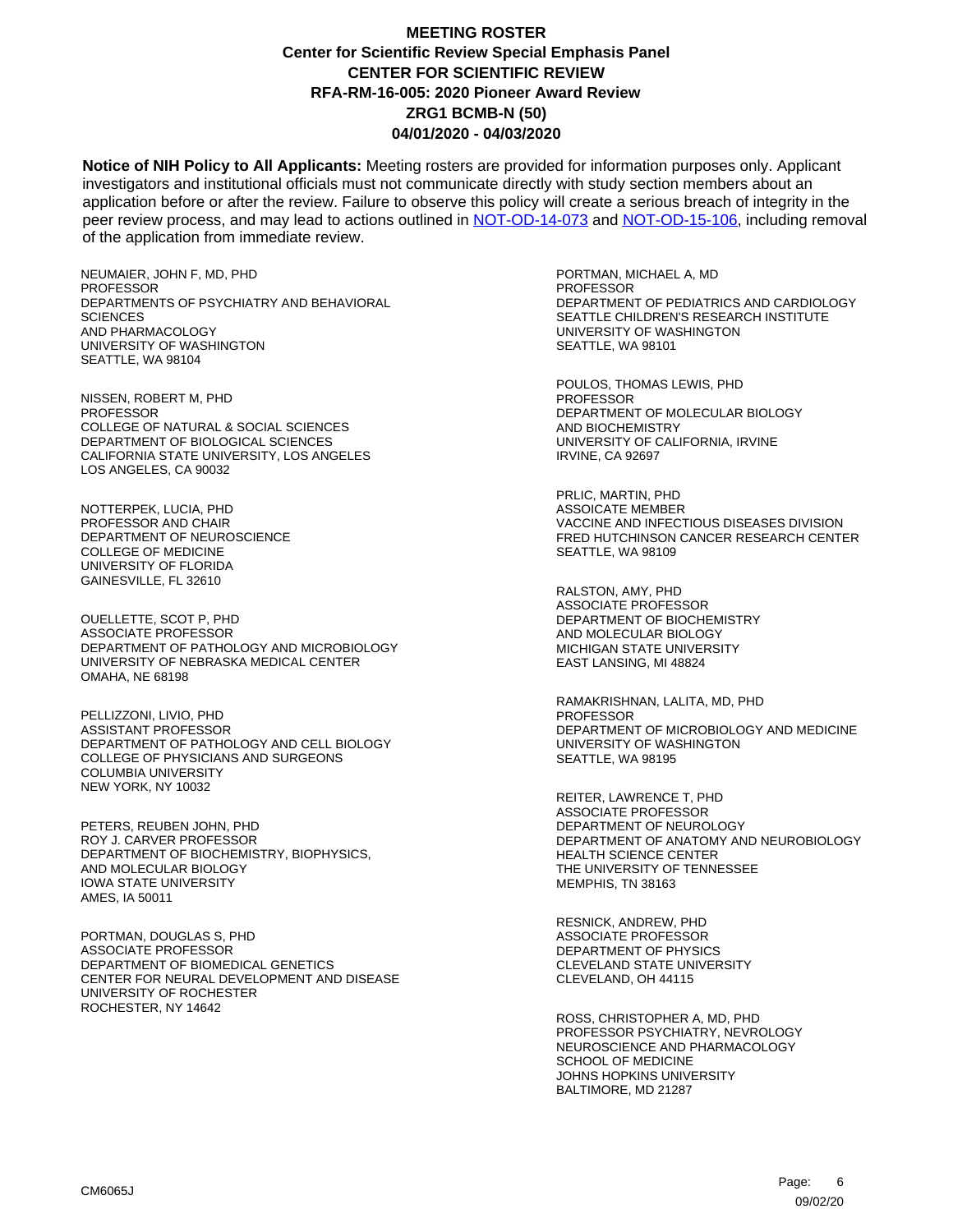**Notice of NIH Policy to All Applicants:** Meeting rosters are provided for information purposes only. Applicant investigators and institutional officials must not communicate directly with study section members about an application before or after the review. Failure to observe this policy will create a serious breach of integrity in the peer review process, and may lead to actions outlined in [NOT-OD-14-073](https://grants.nih.gov/grants/guide/notice-files/NOT-OD-14-073.html) and [NOT-OD-15-106,](https://grants.nih.gov/grants/guide/notice-files/NOT-OD-15-106.html) including removal of the application from immediate review.

ROTHBART, SCOTT, PHD ASSOCIATE PROFESSOR CENTER FOR EPIGENETICS VAN ANDEL RESEARCH INSTITUTE GRAND RAPIDS, MI 49503

ROUX, KYLE J, PHD DEPARTMENT OF ENABLING TECHNOLOGIES SANFORD RESEARCH SIOUX FALLS, SD 57104

RUDIN, CHARLES M, PHD, MD CHIEF, THORACIC ONCOLOGY SERVICE DIVISION OF SOLID TUMOR ONCOLOGY DEPARTMENT OF MEDICINE MEMORIAL SLOAN-KETTERING CANCER CENTER NEW YORK, NY 10065

SCHROEDER, FRANK CLEMENS, PHD PROFESSOR DEPARTMENT OF CHEMISTRY AND CHEMICAL BIOLOGY BOYCE THOMPSON INSTITUTE CORNELL UNIVERSITY ITHACA, NY 14853

SEELIGER, JESSICA CHUANG, PHD ASSOCIATE PROFESSOR DEPARTMENT OF PHARMACOLOGICAL SCIENCES STONY BROOK UNIVERSITY STONY BROOK 11794

SENES, ALESSANDRO, PHD ASSOCIATE PROFESSOR DEPARTMENT OF BIOCHEMISTRY UNIVERISTY OF WISCONSIN-MADISON MADISON, WI 53706

SHERMAN, DAVID H, PHD HANS W. VAHLTEICH PROFESSOR OF MEDICINAL CHEMISTRY; ASSOCIATE DEAN FOR RESEARCH AND GRADUATE EDUCATION LIFE SCIENCES INSTITUTE UNIVERSITY OF MICHIGAN ANN ARBOR, MI 48199

SHEWMAKER, FRANK P, PHD DEPARTMENT OF BIOCHEMISTRY UNIFORMED SERVICES UNIVERSITY BETHESDA, MD 20814

SHYU, ANN-BIN, PHD PROFESSOR DEPARTMENT OF BIOCHEMISTRY AND MOLECULAR BIOLOGY HOUSTON MEDICAL SCHOOL UNIVERSITY OF TEXAS HOUSTON, TX 77030

SIUZDAK, GARY E, PHD PROFESSOR AND DIRECTOR CENTER FOR METABOLOMICS THE SCRIPPS RSEARCH INSTITUTE LA JOLLA, CA 92037

SONG, JIKUI, PHD ASSOCIATE PROFESSOR DEPARTMENT OF BIOCHEMISTRY UNIVERSITY OF CALIFORNIA, RIVERSIDE RIVERSIDE, CA 92521

STAATS, HERMAN F, PHD **PROFESSOR** DEPARTMENT OF PATHOLOGY DUKE UNIVERSITY MEDICAL CENTER DURHAM, NC 27710

TANG, YI, PHD PROFESSOR DEPARTMENT OF CHEMICAL AND BIOMOLECULAR ENGINEERING UNIVERSITY OF CALIFORNIA, LOS ANGELES LOS ANGELES, CA 90095

TEMIAKOV, DMITRY, PHD ASSOCIATE PROFESSOR DEPARTMENT OF BIOCHEMISTRY THOMAS JEFFERSON UNIVERSITY PHILADELPHIA, PA 19107

THOMPSON, PAUL R, PHD PROFESSOR DEPARTMENT OF BIOCHEMISTRY AND MOLECULAR PHARMACOLOGY UNIVERSITY OF MASSACHUSETTS MEDICAL SCHOOL WORCESTER, MA 01605

THUMMEL, RYAN, PHD ASSOCIATE PROFESSOR DEPARTMENT OF OPHTHALMOLOGY, VISUAL AND ANATOMICAL SCIENCES SCHOOL OF MEDICINE WAYNE STATE UNIVERSITY DETROIT, MI 48201